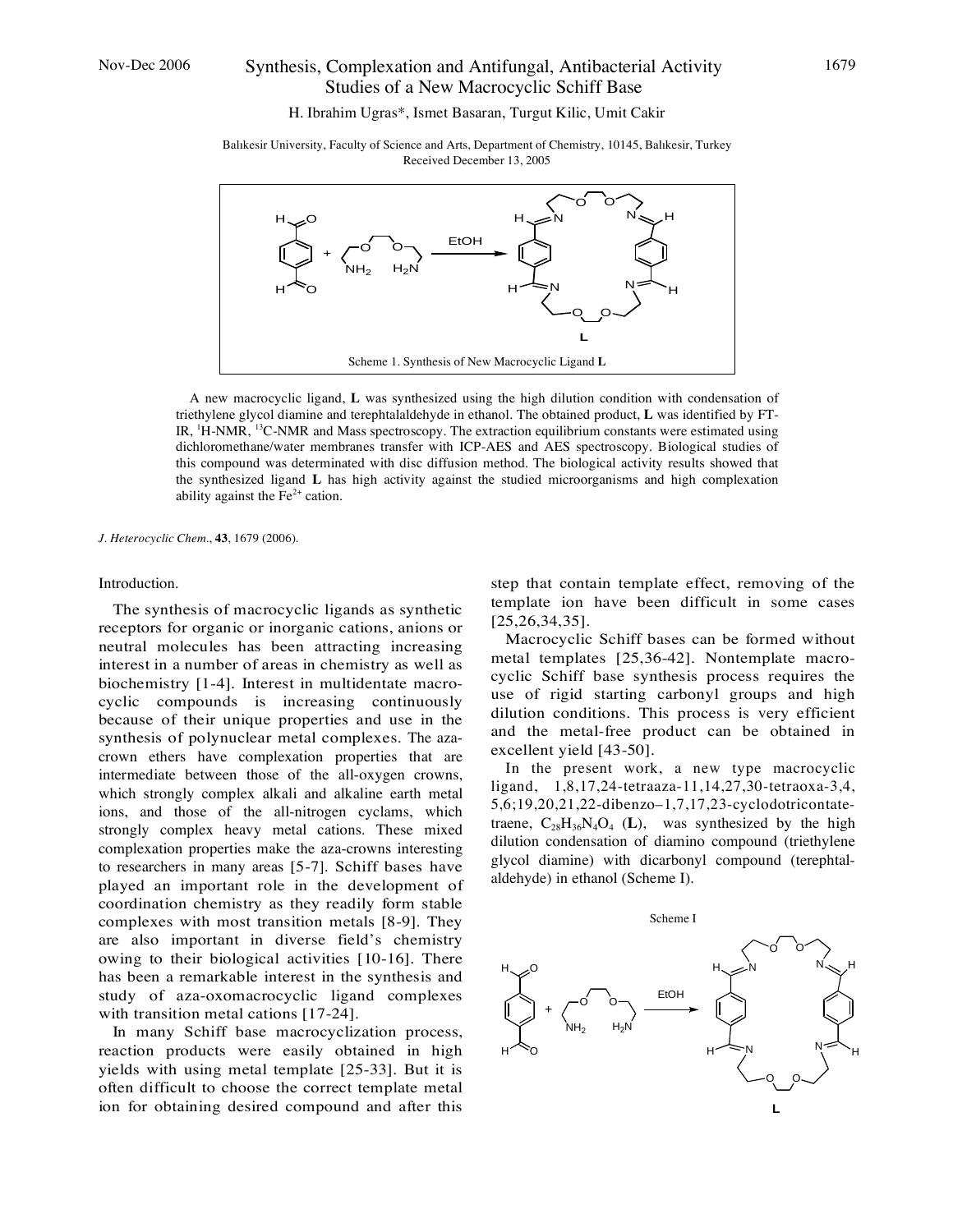Results and Discussion.

The problem for synthesis of macrocyclic Schiff bases is the reversibility due to the presence of imine in the reaction media. If the metal cation resulting in template effect is not used, the high dilution technique at the high temperature should increase the product yield. There are many diareno azacrown ether synthesis which consist of 2:2 condensation ratios, were achived in high yields by using Schiff base reaction and high dilution technique [32,34,36-50]. Lehn and Jazwinski have reported macrocyclic Schiff bases using nontemplate method [44]. Izatt *et al.* have reported new types of Schiff bases prepared by a nontemplate condensation of 1,10-phenanthroline-2,9 dicarbaldehyde with diamino compounds [32].

Menif and co-workers have synthesized a series of azacrown ethers using same method with isophtalaldehyde and diethylenetriamine (Scheme II) [48-50].

exceptionaly high yield for a dipodal (2:2) reaction for cyclic Schiff base condensations. As a rationalization of why cyclic condensation predominates so strongly over the normaly excepted linear condensation to produce polymeric Schiff bases, it is suggested that the cyclic product is thermodynamically preferred over the polymer and that the long period of time allowed for the reaction makes possible the redistribution of Schiff base species from the oligomers (which may be kinetically favored) to the more thermodynamically stable cyclic Schiff bases [50].

Hence, the facile synthesis of a new macrocyclic Schiff base as a stable solid were achieved successfully with high yield.

The antifungal, antibacterial activity and complexation properties of this macrocyclic ligand was studied using disc diffusion method and ICP-AES,



The same compounds were prepared by Habibi and Izadkhah using terephtalaldehyde and diethylene triamine in high dilution conditions (Scheme III) [47].

AES measurements. The cation-complexing ability of the macrocyclic Schiff base under experimental conditions showed that very high selectivity was



This synthetic method was employed in this research for the condensation terephtalaldehyde with triethylene glycol diamine to produce, in a single step the macrocyclic Schiff base **L** in high yield. Our ligand, **L** was synthesized using high dilution conditions in order to inhibit the relevant polymer formation. This is an

observed between ligand **L** and  $Fe^{2+}$  cation with all studied cations. The antifungal and antibacterial activity results expressed that the synthesized ligand **L** has high activity against the studied microorganisms. The **L** and its derivatives could be used a potential antifungal agent.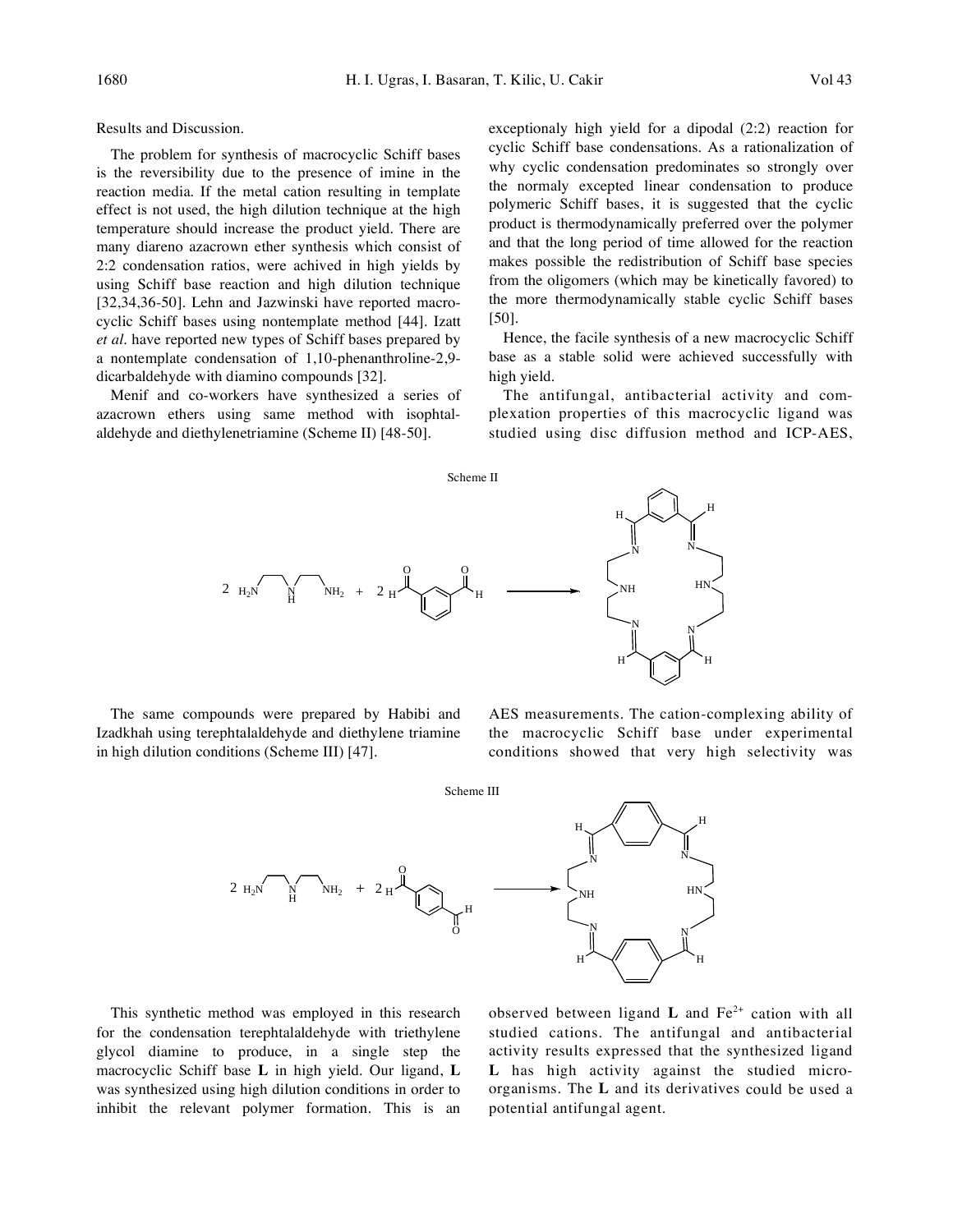# Synthesis of Macrocycles.

Template effects are widely applied on synthesises of macrocycle Schiff bases and give good results [25-33]. However, as described at the start of paper, difficulties of finding suitable metals for the macrocycle and removing metals from the macrocycles were encountered in some cases [25,26,34,35]. Hence, transmetallation processes are used to prepare the desired macrocycles in these cases [51]. We didn't use template effect in this study, so we choose the high dilution method. To synthesize the macrocyclic ligand, the method of macrocyclization consisting in the reaction of diamino with dicarbonyl compound was chosen. Macrocyclic ligand was synthesized by the high dilution one-to-one [2:2] condensation of diamino compound with dicarbonyl compound in ethanol. The synthesis of macrocyclic Schiff bases using metal-free condensations of primary or diamines with dialdehydes were first published by Tasker *et al* [52] and Fenton *et al* [53]. This method has also been studied in literature [25-50]. The yields are high for the condensation reactions.

Jazwinski [44] method has been widely used in many studies. Each reactant (dialdehyde and diamine) are dropped into acetonitrile over a time period of 24-28

performed the cyclization reaction in acetonitrilemethanol in 12 hours [50]. However, Brunner and Schiessling prepared macrocycles having optical activity with high yield at reflux temperature in ethanol (Scheme IV) [37,42]

On the other hand, Chandra and Gupta synthesized macrocycle compounds starting from 2,3-hexanedione and *m*-phenylenediamine with HCl catalysis with refluxing in ethanol (Scheme V) [39].

Hence, we prepared the macrocyclic compound, **L** by adding ethanol solutions of dialdehyde and daimine dropwise into ethanol after which the reaction media was refluxed for 25 hours. The yield of reaction (79%) is almost same as that of high dilution reaction given in the literature Bradshaw *et al*. 56-71%; Lehn *et al*. 65-85%; Llobet *et al*. 66%; Habibi *et al*. 70-75%; Gupta and Chandra 68%).

IR spectroscopy shows a band corresponding to  $C=N$  at  $1570 \text{ cm}^{-1}$  and does not show a band corresponding to C=O. Peaks at  $7.6$  ppm  $(s, 8H)$  and  $8.2$  ppm  $(s, 4H)$  in the <sup>1</sup>H-NMR verify the formation of a symmetrical imine macrocycle. Specific C-O-C etheric peaks were observed at  $1220 \text{ cm}^{-1}$  in the IR spectrum and resonances at 3.1 ppm (t, 8H), 3.6 ppm (t, 8H), 3.7 ppm (t, 8H) in <sup>1</sup>H-NMR.

#### Scheme IV



hours according to this method. On the contrary, Izatt and Bradshaw achieved this reaction in methanol at 16 hours [32]. The other macrocyclization reaction in THF and acetonitrile were done by Habibi between 24 and 48 hours time periods (Scheme II) [47]. Martel

Also, the peak at m/z 493 in the mass spectrum clearly indicates the  $(2+2)$  addition.  $(1+1)$  Addition does not occur because of the high dilution method and the dropwise addition of the reagents. The  $^{13}$ C-NMR results are consistent with the  ${}^{1}H-MR$  results.

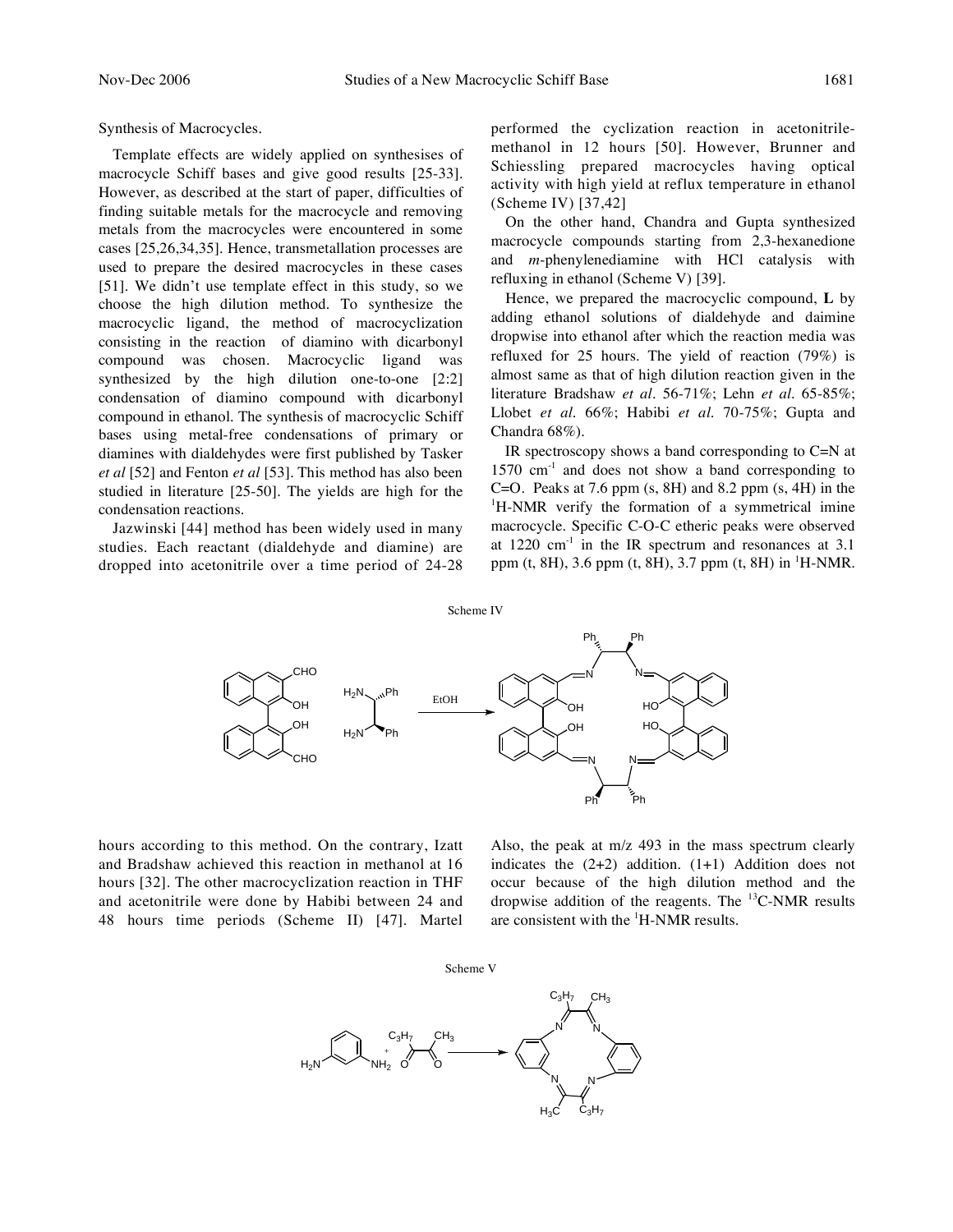Complexation Studies.

We studied in the present work with a common formalism of equations (1-3),  $K_{ex}$  is extraction equilibrium constant;  $[M^{+m}]$  and  $[MLA_m]$  are the concentrations of metal cation in aqueous phase and organic phase, respectively.  $K_{D,L}$  denotes a distribution constant of ligand between organic solvent and water [54-56]. Extraction values, complexation and distribution constants of synthesized ligand **L** are collected in Table 1.

Oxoid). Bacterial strains were cultured overnight at 37°C in MHB and the yeast was cultured overnight at 30°C in SDB. Geometric dilutions ranging from 60 mg/ml to 0.47 mg/ml of the compounds with dichloromethane  $(CH_2Cl_2)$ , were prepared in a 96-well microlitre plate, volume being 20 μl. Then 160 μl of MHB and the same amount of SDB for the yeast were added onto microplates. Finally, 20  $\mu$ l of 10<sup>6</sup> colony forming units (cfu/ml) (according to Mc Farland turbidity

| $M^{+m}$ <sub>(aq)</sub> + L <sub>(org)</sub> + mA <sup>-</sup> <sub>(aq)</sub> $\frac{K_{ex}}{K_{ex}}$ (MLA <sub>m</sub> ) <sub>(org)</sub> | Eq.1 |
|----------------------------------------------------------------------------------------------------------------------------------------------|------|
| $\left[\,\mathsf{MLA}_{\mathsf{m}}\,\right]_{(\mathsf{org})}$<br>$\mathsf{K}_{\mathsf{ex}}$<br>$[M^{+m}]_{(aq)}[L]_{(org)}[A']_{(aq)}^{m}$   | Eq.2 |
| $K_{D,L} = \left[ L \right]_{\text{(org)}} / \left[ L \right]_{\text{(w)}}$                                                                  | Eq.3 |

Table 1  $K_{\text{D,L}}$ , % Ext and Log  $K_{\text{ex}}$  values for extraction of **L** ligand in CH<sub>2</sub>Cl<sub>2</sub> with Ca<sup>2+</sup>, Mg<sup>2+</sup>, Fe<sup>2+</sup>, Pb<sup>2+</sup>, K<sup>+</sup> and Na<sup>+</sup> ions at 25 ± 0.1 °C(<sup> $\theta$ </sup>).

| Ligand |               |           |           | Cations |           |       |                      |
|--------|---------------|-----------|-----------|---------|-----------|-------|----------------------|
|        | Value         | $Ca^{2+}$ | $Mg^{2+}$ | $Fe2+$  | $Pb^{2+}$ | $K^*$ | Na <sup>+</sup>      |
| ┻      | $K_{\rm D,L}$ | 0.03      | 0.23      | >100.00 | 3.92      | 0.57  | $9.3 \times 10^{-3}$ |
|        | $%$ Ext       | 3.32      | 18.48     | 100.00  | 79.67     | 36.38 | 0.92                 |
|        | $Log K_{ex}$  | 5.36      | 6.33      | >20.00  | 8.77      | 6.95  | 4.77                 |

 $($ <sup> $\theta$ </sup>) Corr.Coefficient 0.999

There are different complexations that have occured between our ligand and alkaline, transition metals. The complexation of  $Fe<sup>2+</sup>$  ion with **L** compound, which contains oxygen and nitrogen atom was 100 %.

Determination of Minimum Inhibitory Concentration (MIC).

A broth microdilution susceptibility assay was performed using NCCLS methods for the determination of the MIC (NCCLS, 2000). All tests were performed in Mueller Hinton broth (MHB, Oxoid) but the test for yeast was performed in Sabouraud dextrose broth (SDB,

standards) of standardized microorganism suspensions were inoculated onto microplates and the test was performed in a volume of 200 μl. Plates were incubated at 37°C for 24 h for bacteria and at 30°C for 48 h for the yeast. The same tests were performed simultaneously for growth control  $(MHB + CH<sub>2</sub>Cl<sub>2</sub> + test organisms)$  and sterility control (MHB +  $CH_2Cl_2$  + test compounds). Gentamycine and flucanozole were used as reference compounds for antibacterial and antifungal activity assays. The MIC was calculated as the highest dilution showing complete inhibition of the tested strain [57,58]. The biological activity results of **L** are displayed in Table 2.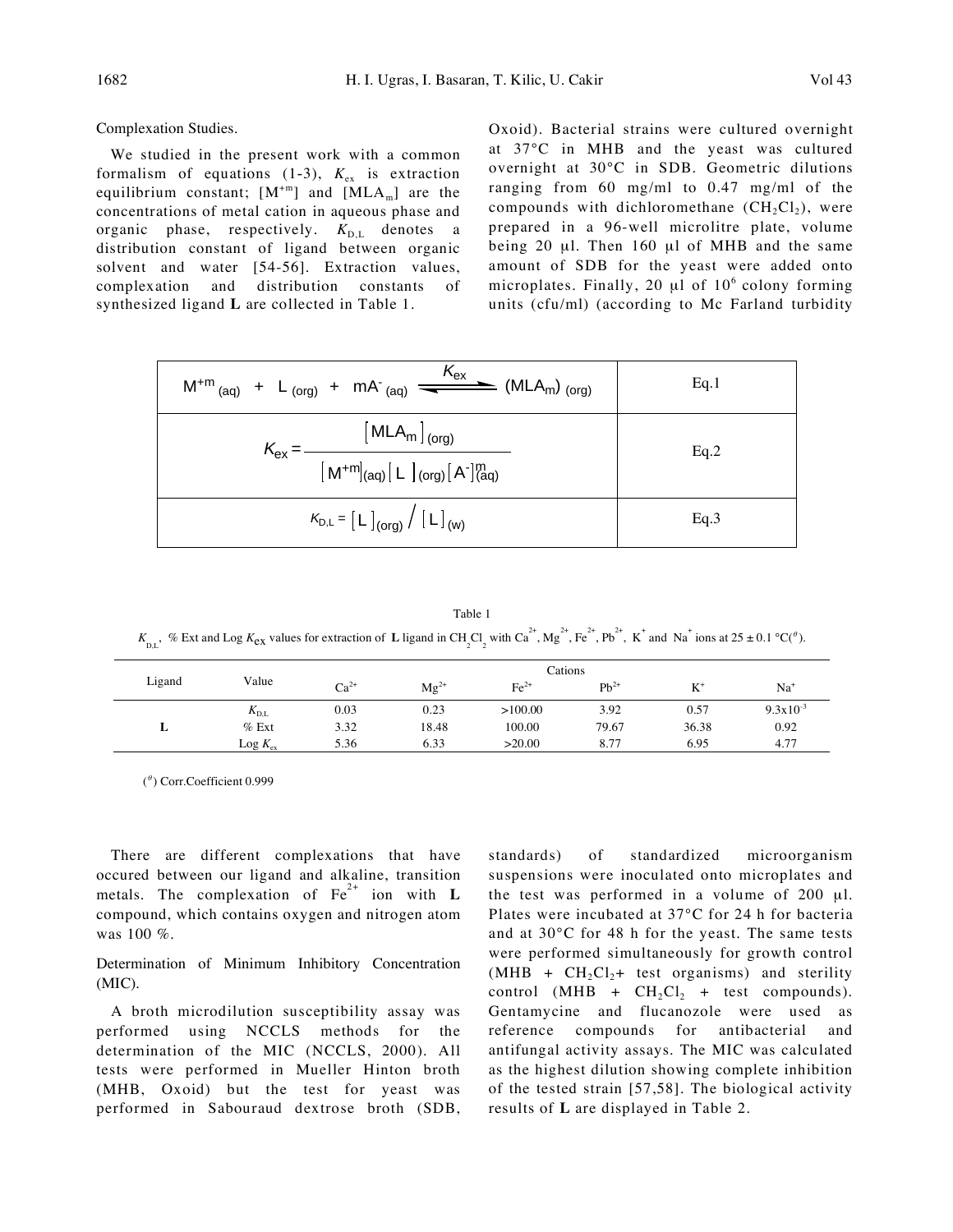| <b>Microorganisms</b>        |         | Gentamycine  | Fluconazole $(\mu g/ml)$ |  |  |  |
|------------------------------|---------|--------------|--------------------------|--|--|--|
|                              | (mg/ml) | $(\mu g/ml)$ |                          |  |  |  |
| E.coli ATCC 29998            | 0.94    | 0.97         | nt                       |  |  |  |
| S. epidermidis ATCC 12228    | 0.94    | 7.80         | nt                       |  |  |  |
| <i>B. subtilis ATCC 6633</i> | 0.94    | 0.97         | nt                       |  |  |  |
| <i>S. aureus</i> 6538 P      | 0.94    | 0.48         | nt                       |  |  |  |
| S. typhimirum CCM 583        | 1.88    | 0.48         | nt                       |  |  |  |
| K.pneumonia CCM 2318         | 0.94    | 0.48         | nt                       |  |  |  |
| P. aeruginosa ATCC 27853     | 0.94    | 0.97         | nt                       |  |  |  |
| E. feacalis ATCC 29212       | 0.94    | 3.10         | nt                       |  |  |  |
| C. albicans ATCC 10239       | < 0.029 | nt           | 15.60                    |  |  |  |

Table 2 Antibacterial and antifungal activities of **L**\*.

\*Gentamycine and flucanozole were used as positive controls. nt: not tested

There is an interesting result that synthesized oxoazamacrocyclic ligand **L** showed moderate activity against *E.coli S. Epidermidis, B.subtilis, S. Aureu, S. Typhimirum, K.pneumonia, P. aeruginosa* and *E. feacalis*  and the compound showed high antifungal activity against *C. albicans* with a 29 μg/ml MIC value (The MIC value of Flucanozole is 15.6 μg/ml, Table 2).Our ligand has high activity aganist the studied microorganisms

## EXPERIMENTAL

## General.

The starting chemicals were purchased from Aldrich or Merck unless otherwise cited.  $Ca(NO<sub>3</sub>)<sub>2</sub>$ ,  $KNO<sub>3</sub>$ ,  $Mg(NO<sub>3</sub>)<sub>2</sub>$ ,  $Zn(NO<sub>3</sub>)<sub>2</sub>$ , NaNO<sub>3</sub>, FeSO<sub>4</sub>, Pb(NO<sub>3</sub>)<sub>2</sub> are analytical grade reagents from Fluka dried over  $P_2O_5$  for 48 h at 0.1 torr. The  $CH_2Cl$ <sub>2</sub> used was of analytical reagent grade. FT-IR spectrum has been taken as a KBr pellet using a Perkin Elmer Spectrum spectrometer, model BX-II, High resolution EI mass spectrum has been obtained with Agilent 1100 LC/MSD, NMR spectrum has been obtained with a Bruker-Specrospin Avance DPX-400 Ultra-Shield  $^1$ H: 400MHz  $^13$ C: 100 MHz. CPX and TMS was the initial standard. The melting point reported is uncorrected.

The concentrations of metal ions in the aqueous phases have been determined spectroscopically: ICP-AES (Inductively Coupled Plasma - Atomic Emission Spectroscopy : Perkin Elmer Optima 3100 XL) and AES (Atomic Emission Spectroscopy : Unicam 929 AA Spectrometer).

## 1,8,17,24-Tetraaza-11,14,27,30-tetraoxa-3,4,5,6;19,20,21,22 dibenzo-1,7,17,23-cyclodotricontatetraene (**L**).

Terephtalaldehyde, (7.5 mmol) in ethanol (75 ml) and triethylene glycol diamine, (7.5 mmol) in ethanol ( 75 ml) were added dropwise over 1 hour to ethanol (500 ml). After addition, mixture was refluxed for 24 h. A part of ethanol (about 500 ml) was evaporated. After cooling, the solution was filtered, dried at room temparature and recrystalized from ethanol. Yellow solid, mp 105-106°. Yield: 79%; ir (potassium bromide): 2935 (C-H), 2770 (C-H), 1570 (C=N), 1455 (Ar), 1220 (C-O-C) cm-1; 1 Hnmr: δ (CDCl<sub>3</sub>, 400 MHz) 3.1 (t, 8H, N-CH<sub>2</sub>), 3.6 (t, 8H, N-

CH2-C*H*2-O), 3.7 (t, 8H, O-C*H*2-C*H*2- O), 7.6 (s, 8H, Ar-*H*), 8.2 (s, 4H,  $H$ -C=N); <sup>13</sup>C-nmr:  $\delta$  (CDCl<sub>3</sub>, 100 MHz)  $\delta$  162 (*C*=N), 138 (*C<sub>Ar</sub>*-C=N), 128(Ar*C*), 71 (O-*C*H<sub>2</sub>), 61 (*C*H<sub>2</sub>-CH<sub>2</sub>-N), 55  $(CH_2\text{-}CH_2\text{-}N)$ ; ms: m/z : M<sup>+</sup> :493 (M+1<sup>+</sup>, 80%)

*Anal.* Calcd. for C<sub>28</sub>H<sub>36</sub>N<sub>4</sub>O<sub>4</sub>: C, 68.27; H, 7.37; N, 11.37; O, 12.99. Found: C, 68.23; H, 7.35; N, 1141; O, 13.01.

## Extraction Procedure.

The extraction measurements were done in 100 ml glass thermostated cell compartment with a mechanical stirrer where a 25 ml solution of an aqueous salt  $(4x10<sup>4</sup> M)$  and ligand in CH<sub>2</sub>Cl<sub>2</sub> organic solvent in appropriate concentration were placed and stirred for 120 min at  $25\pm0.1^{\circ}$ C and subsequently allowed to stand for 60 min to complete the phase separation. The optimum concentrations of the ligands were determined by extracting the alkali salts with 10 ml of various concentrations of the ligands  $(4x10<sup>-4</sup> M).$ 

After extraction, the Ca<sup>2+</sup>, Mg<sup>2+</sup>, Zn<sup>2+</sup>, Fe<sup>2+</sup>, Pb<sup>2+</sup> concentrations in the aqueous phase were determined using ICP-AES (Inductively Coupled Plasma - Atomic Emission Spectroscopy) and  $Na<sup>+</sup>$ ,  $K<sup>+</sup>$  concentration in the aqueous phase was determined using AES (Atomic Emission Spectroscopy). Each value was the average of three subsequent measurements. Complexation and distribution constants are summarized in Table 1.

### Biological Activity: Disc Diffusion Method.

The compounds **L** was tested against standard bacterial strains; *E. coli* ATCC 29998, *S. epidermidis* ATCC 12228, *B. subtilis* ATCC 6633, *S. aureus* 6538 P, *S. typhimirum* CCM 583, *K. pneumonia* CCM 2318, *P. aeruginosa* ATCC 27853, *E. feacalis* ATCC 29212 and a fungi *C. albicans* ATCC 10239. Disc diffusion method was applied for the determination of antimicrobial activities of the samples (NCCLS, 2000). Extracts were dissolved in dichloromethane  $(CH_2Cl_2)$ , then filtersterilized using a 0.20 μm membrane filter. A suspension of the tested microorganism (0.1 ml of  $10^8$  cells/ml) was spread over the surface of agar plates (MHA and SDA). Filter papers having a diameter of 6 mm, soaked with 10 μl of extract samples and 8 μl of essential oils were placed on the inoculated agar plates. Before incubation all petri dishes were kept in the refrigerator (4 ºC) for 2 hours. Then they were incubated at 37 ºC for 24 h for bacteria and at 30 ºC for 48 h for the yeasts. The diameters of the inhibition zones were measured in millimeters 50.